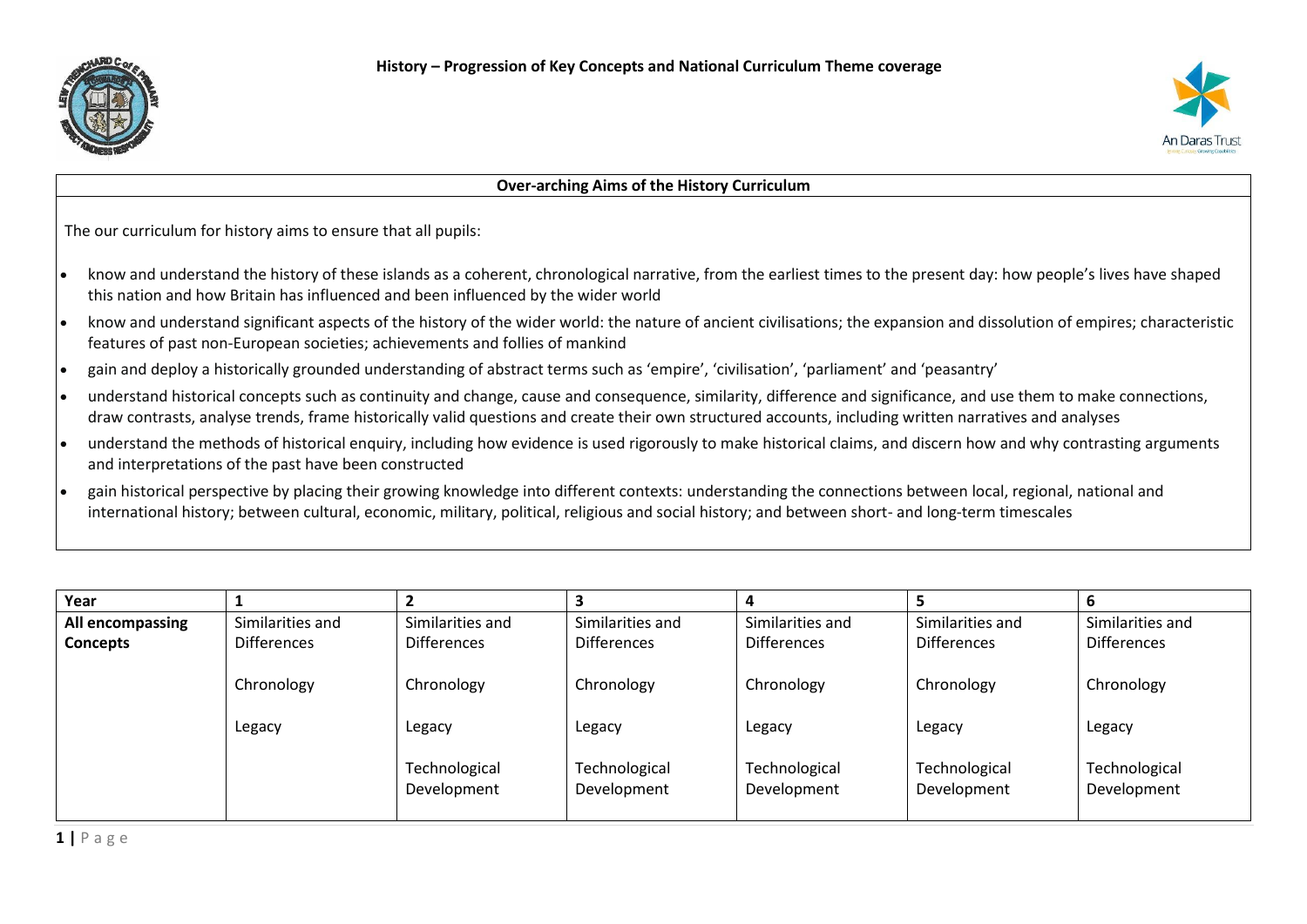|                       |                         | Source and Evidence      | Source and Evidence      | Source and Evidence       | Source and Evidence          | Source and Evidence                 |
|-----------------------|-------------------------|--------------------------|--------------------------|---------------------------|------------------------------|-------------------------------------|
|                       |                         | Crime and<br>Punishment  | Crime and<br>Punishment  | Crime and<br>Punishment   | Crime and<br>Punishment      | Crime and<br>Punishment             |
| <b>Theme Specific</b> | Monarchy                | Parliament               | Civilisation             | Civilisation              | Civilisation                 | Civilisation                        |
| <b>Concepts</b>       | Government              | Government               | Community                | Community                 | Community                    | Community                           |
|                       | Empire                  | Monarchy                 | Settlement               | Settlement                | Settlement                   | Settlement                          |
|                       | Democracy               | Rebellion                | Society                  | Society                   | Society                      | Society                             |
|                       |                         |                          |                          |                           |                              |                                     |
|                       |                         | Opposition               | Monarchy                 | Monarchy                  | Monarchy                     | Monarchy                            |
|                       |                         |                          | Tyranny                  | Tyranny                   | Tyranny                      | Tyranny                             |
|                       |                         |                          | Oppression               | Oppression                | Oppression                   | Oppression                          |
|                       |                         |                          | Culture                  | Opposition                | Opposition                   | Opposition                          |
|                       |                         |                          |                          | Democracy                 | Democracy                    | Democracy                           |
|                       |                         |                          |                          | Rebellion                 | Rebellion                    | Rebellion                           |
|                       |                         |                          |                          | Empire                    | Empire                       | Empire                              |
|                       |                         |                          |                          | Invasion                  | Invasion                     | Culture                             |
|                       |                         |                          |                          | Government                | Culture                      | Government                          |
|                       |                         |                          |                          |                           | Government                   | Parliament                          |
|                       |                         |                          |                          |                           | Parliament                   | Revolution                          |
| <b>NC Knowledge</b>   | An event beyond         | An event beyond          | Changes in Britain       | Britain's settlement      | The Roman Empire             | A non-European                      |
|                       | living memory           | living memory            | from the Stone Age       | by Anglo-Saxons and       | and its impact on            | Society that provides               |
|                       | Space - First Man on    | The Normans              | to the Iron Age          | Scots                     | <b>Britain</b>               | contrast with British               |
|                       | the Moon                | How does this period     | Specific place -         | How did life change       | How did the Roman            | History - The Mayan                 |
|                       | (Significant individual | of history link to our   | Stonehenge               | for individuals during    | <b>Empire impact on life</b> | Civilisation                        |
|                       | - Neil Armstrong)       | local history            | <b>Tribal kingdoms</b>   | <b>Anglo-Saxon times?</b> | today in Britain?            | Was the Mayan                       |
|                       | Who was the first       |                          | <b>How did Britain</b>   |                           |                              | <b>Civilisation better</b>          |
|                       | man on the moon?        | Changes within living    | change between the       | The Viking and Anglo-     |                              | than British                        |
|                       |                         | memory                   | Stone and Iron ages?     | Saxon Struggle for the    | A study of an aspect         | civilisation?                       |
|                       | An event beyond         | <b>Engineering feats</b> |                          | Kingdom of England        | or theme in British          | <b>Geography link:</b><br>$\bullet$ |
|                       | living memory           | (Significant individual  | Achievements of the      | to the time of Edward     | History that extends         | understand                          |
|                       | The great fire of       | - Isambard Kingdom       | earliest civilisations - | the Confessor             | pupil chronological          | geographical                        |
|                       | London                  | <b>Brunel</b>            | Ancient Egypt            | How did people resist     | knowledge beyond             | similarities and                    |
|                       | What caused the         | What were Isambard       | What made the            | <b>Viking invasion?</b>   | 1066 - World War II          | differences                         |
|                       | great fire of London?   | Kingdom Brunel's         | <b>Ancient Egyptian</b>  |                           | How did World War II         | through the study                   |
|                       |                         | achievements and         | civilisation so great?   | Ancient Greece - a        | impact on                    | of human and                        |
|                       |                         |                          |                          | study of Greek life       | communities?                 | physical                            |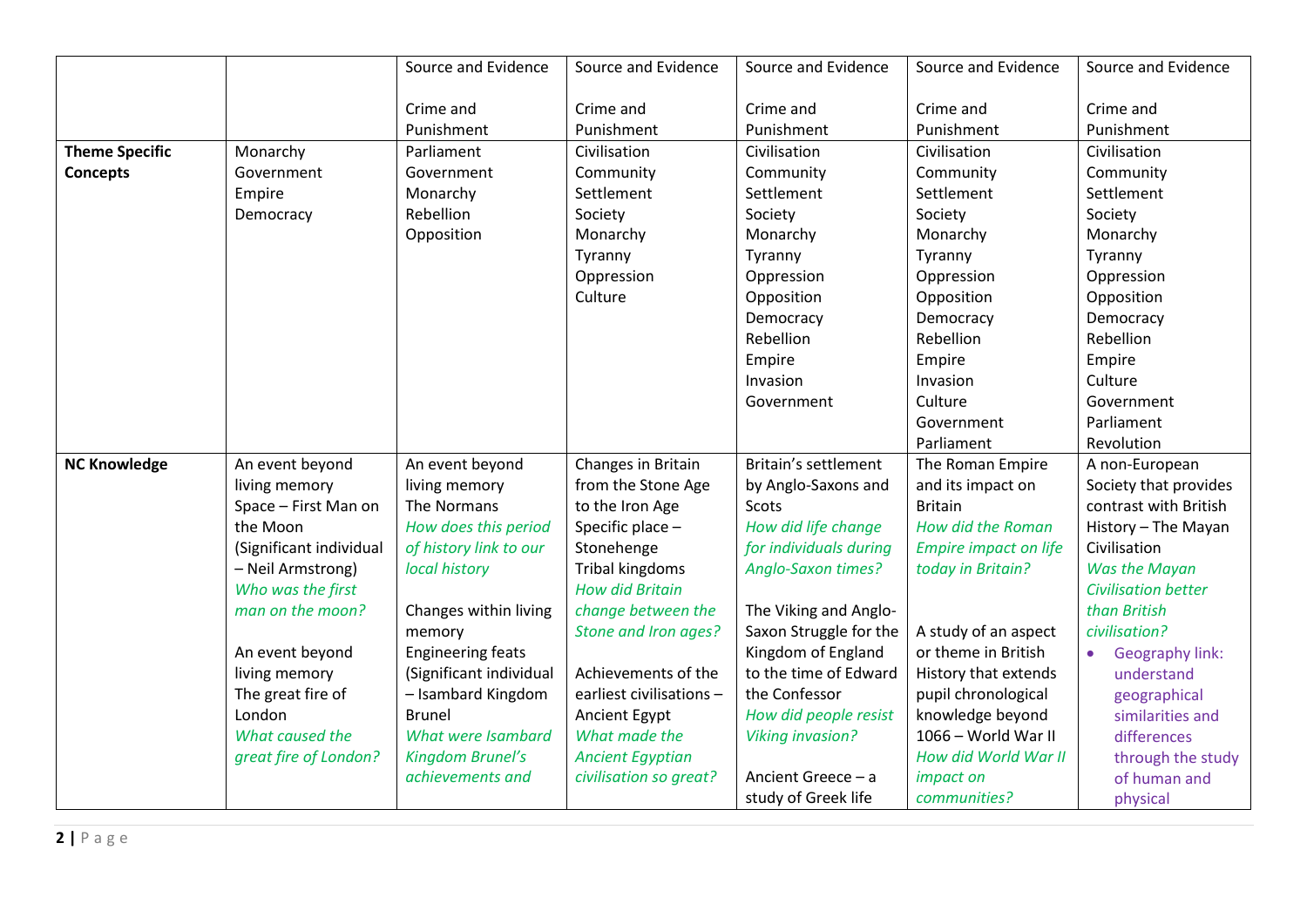| Changes within living   | what legacy did he      | Geography link: use    | and achievements        | <b>Geography link: study</b> | geography of a         |
|-------------------------|-------------------------|------------------------|-------------------------|------------------------------|------------------------|
| memory                  | leave?                  | the River Nile to      | and their influence on  | Britain's axis and           | region within          |
| The Royal Family        |                         | study                  | the western world.      | allies.                      | North or South         |
| (Significant individual |                         | human<br>$\bullet$     | What is the legacy of   | • locate the world's         | America                |
| - Queen Elizabeth II)   | Local History           | geography,             | the Ancient Greek       | countries, using             | human                  |
| What changes has        | <b>Okehamton Castle</b> | including: types       | civilisation?           | maps to focus on             | geography,             |
| Queen Elizabeth II      |                         | of settlement and      | <b>Geography link:</b>  | <b>Europe</b> (including     | including: types of    |
| seen?                   |                         | land use,              | understand<br>$\bullet$ | the location of              | settlement and         |
| Geography link:         |                         | economic activity      | geographical            | Russia) and North            | land use,              |
| study of London as a    |                         | including trade        | similarities and        | and South                    | economic activity      |
| capital city. NC link:  |                         | links, and the         | differences             | America                      | including trade        |
| 'name, locate and       |                         | distribution of        | through the study       |                              | links, and the         |
| identify                |                         | natural resources      | of human and            | <b>Local History</b>         | distribution of        |
| characteristics of the  |                         | including energy,      | physical                | WWII, Airfield and           | natural resources      |
| four countries and      |                         | food, minerals         | geography of a          | Evacuees                     | including energy,      |
| capital cities of the   |                         | and water              | region of the           | How did World War II         | food, minerals         |
| United Kingdom and      |                         |                        | United Kingdom,         | impact on our local          | and water              |
| its surrounding seas'   |                         | <b>Local History</b>   | a region in a           | community?                   |                        |
|                         |                         | <b>Devon Mining</b>    | <b>European country</b> | Geography link:              |                        |
| Local history           |                         | What happened to       |                         | use KS2 geographical         | A study of an aspect   |
| <b>Beaches</b>          |                         | the Devon Mines?       | Local History           | skills and fieldwork         | or theme in British    |
| What difference to      |                         | <b>Geography link:</b> | Farming/local           | during this theme.           | History that extends   |
| our history has the     |                         | use KS2 geographical   | settlement              |                              | pupil chronological    |
| beaches and seaside     |                         | skills and fieldwork   | How has farming         |                              | knowledge beyond       |
| tourism made in our     |                         | during this theme.     | changed in Devon        |                              | 1066 - Changing        |
| local area?             |                         |                        | over the years?         |                              | power of Monarchs      |
|                         |                         |                        | Geography link:         |                              | using case studies $-$ |
| Pirates                 |                         |                        | use KS2 geographical    |                              | Queen Victoria         |
| Were pirates real?      |                         |                        | skills and fieldwork    |                              | <b>How did Queen</b>   |
| Geography link:         |                         |                        | during this theme.      |                              | Victoria enable the    |
| use aerial              |                         |                        |                         |                              | growth British Empire  |
| photographs and         |                         |                        |                         |                              | and how does this      |
| plan perspectives       |                         |                        |                         |                              | compare to the         |
| to recognise            |                         |                        |                         |                              | <b>Roman Empire?</b>   |
| landmarks and           |                         |                        |                         |                              |                        |
| basic human and         |                         |                        |                         |                              | <b>Local History</b>   |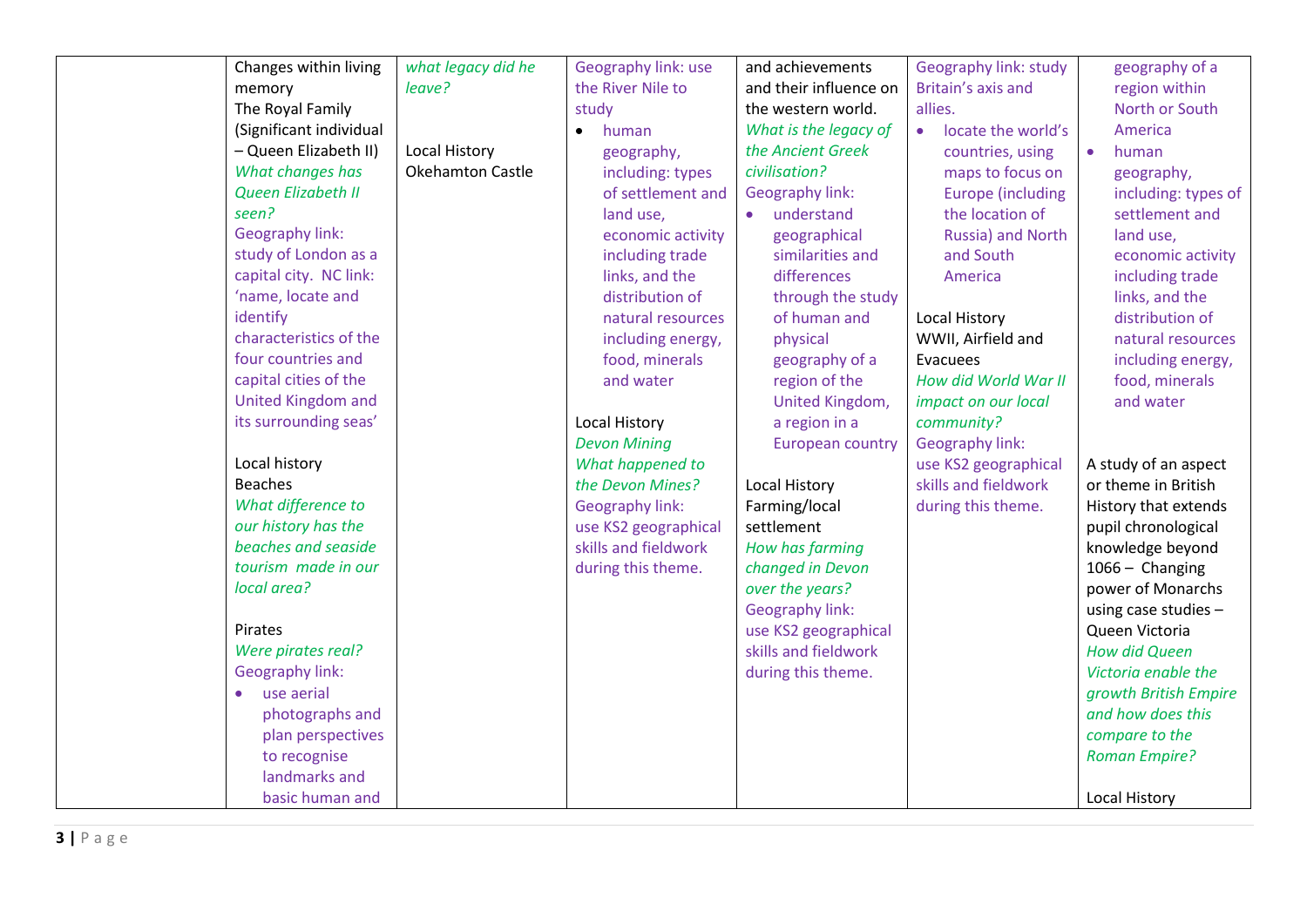|                         | physical features;      |                   |                      |                      |                   | <b>Transport/Recreation</b> |
|-------------------------|-------------------------|-------------------|----------------------|----------------------|-------------------|-----------------------------|
|                         | devise a simple         |                   |                      |                      |                   | Why did the seaside         |
|                         | map; and use and        |                   |                      |                      |                   | become popular              |
|                         | construct basic         |                   |                      |                      |                   | during the Victorian        |
|                         | symbols in a key        |                   |                      |                      |                   | times?                      |
|                         | use simple<br>$\bullet$ |                   |                      |                      |                   | Geography link:             |
|                         | compass                 |                   |                      |                      |                   | use KS2 geographical        |
|                         | directions (North,      |                   |                      |                      |                   | skills and fieldwork        |
|                         | South, East and         |                   |                      |                      |                   | during this theme.          |
|                         | West) and               |                   |                      |                      |                   |                             |
|                         | locational and          |                   |                      |                      |                   |                             |
|                         | directional             |                   |                      |                      |                   |                             |
|                         | language [for           |                   |                      |                      |                   |                             |
|                         | example, near           |                   |                      |                      |                   |                             |
|                         | and far; left and       |                   |                      |                      |                   |                             |
|                         | right], to describe     |                   |                      |                      |                   |                             |
|                         | the location of         |                   |                      |                      |                   |                             |
|                         | features and            |                   |                      |                      |                   |                             |
|                         | routes on a map         |                   |                      |                      |                   |                             |
| Links to other          | Science                 | Science           | Science              | Geography            | Science           | Geography                   |
| subjects                | Geography               | DT                | DT                   | Science              | Geography         | Science                     |
| (English/Maths - all)   |                         |                   | Art                  | DT                   | <b>PSHE</b>       | DT                          |
|                         |                         |                   | Geography            | Art                  |                   |                             |
| Links to capabilities   | Confidence and          | Resilience and    | Planning and Problem | Managing feelings    | Managing feelings | Communication               |
|                         | Agency                  | Determination     | Solving              | Resilience and       | Resilience and    | Relationships and           |
|                         | Resilience and          | Creativity        | Resilience and       | Determination        | determination     | leadership                  |
|                         | Determination           | Relationships and | Determination        | Confidence and       | Communication     | Planning and Problem        |
|                         | Creativity              | Leadership        | Creativity           | Agency               | Relationships and | solving                     |
|                         |                         |                   |                      | Planning and problem | leadership        | Resilience and              |
|                         |                         |                   |                      | solving              | Creativity        | determination               |
|                         |                         |                   |                      | Creativity           |                   | Creativity                  |
| Links to literacy texts |                         |                   |                      |                      |                   |                             |
|                         |                         |                   |                      |                      |                   |                             |
|                         |                         |                   |                      |                      |                   |                             |